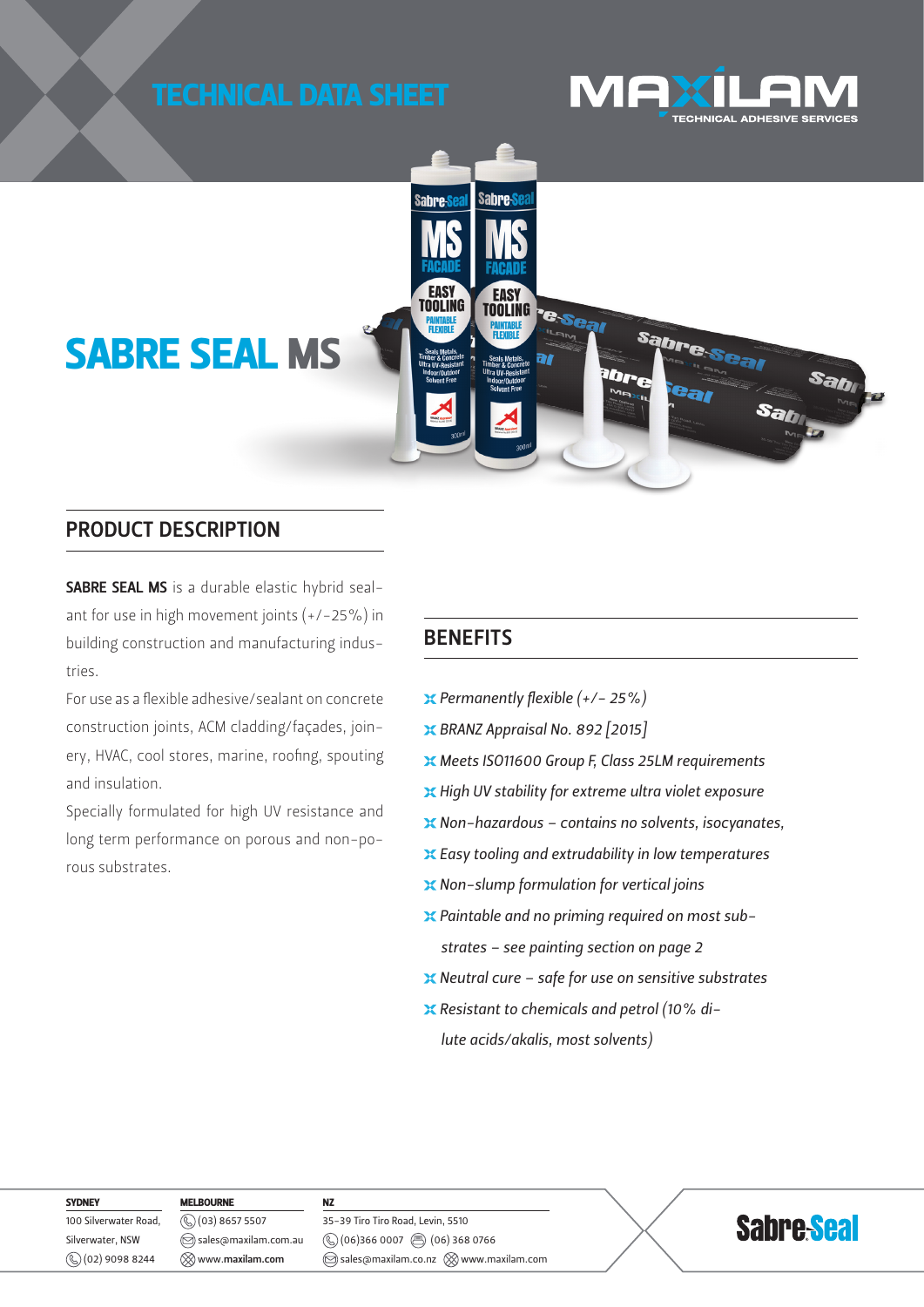# TECHNICAL CHARACTERISTICS

| $20 - 40$ minutes                   |
|-------------------------------------|
| $+400\%$                            |
| 23ppi/100% CF 1.6 N/mm2             |
| 1.9MPa (N/sq.mm)                    |
| $25 (+/- 5)$                        |
| $> 80\%$                            |
| 25LM                                |
| $1.44$ N/mm2                        |
| $5^{\circ}$ C to 35 $^{\circ}$ C    |
| $-40^{\circ}$ C to 150 $^{\circ}$ C |
|                                     |

# JOINT APPLICATION

Substrates to be clean of oil, flaky or incompatible paint, dirt, cement dust, contaminants and old sealant.

Mask joint edges if a perfect finish is required, and remove masking before sealant has skinned. Insert PEF backing rod into the joint to ensure correct depth of sealant and to prevent 3-sided adhesion. Joint width to depth ration should be approx. 2:1 i.e for a 20mm wide joint depth should be 10-12mm.

Extrude sealant in a consistent bead, ensuring the sealant makes full contact with the sides of the joint by tooling it firmly into the gap, which ensures good adhesion. Finish joint with smoothing liquid to obtain a smooth even surface.

| <b>Joint Width</b><br>(mm) | <b>Joint Depth</b><br>(mm) | Metres of joint per 600ml<br>(appx) |
|----------------------------|----------------------------|-------------------------------------|
|                            |                            | 22                                  |
| 10                         |                            | 8                                   |
| 15                         |                            | 4.5                                 |
| 20                         | 10                         | 2.7                                 |
| ヨロ                         | 15                         | 13                                  |

#### PRIMING

Priming is not generally needed, as Sabre MS has excellent adhesion to most construction materials. Critical applications such as multi-story buildings or exposed areas should be primed for optimal adhesion and durability.

Prime porous concrete, AAC & timber with Sabre Primer P - leave to flash off for 30 min.

Powder-coats & metals will require a light abrasion then be wiped with Surface Activator and left to flash off – 15- 20 mins.

#### PAINTING

SABRE SEAL MS will accept most water based paints - test for compatibility.

For best paint bond, apply promptly after sealant cure. Moving joints should not normally be painted as sealant will be more flexible than the paint coating and cause crazing of the painted joint surface.

| <b>SYDNEY</b>               | <b>MELBOURNE</b>                    |                                                              |                   |
|-----------------------------|-------------------------------------|--------------------------------------------------------------|-------------------|
| 100 Silverwater Road,       | $(\%)$ (03) 8657 5507               | 35-39 Tiro Tiro Road, Levin, 5510                            | <b>Sabre-Seal</b> |
| Silverwater, NSW            | $\circledcirc$ sales@maxilam.com.au | $\circledS$ (06)366 0007 $\circledR$ (06) 368 0766           |                   |
| $\mathcal{L}(02)$ 9098 8244 | $\otimes$ www.maxilam.com           | $\circledcirc$ sales@maxilam.co.nz $\otimes$ www.maxilam.com |                   |